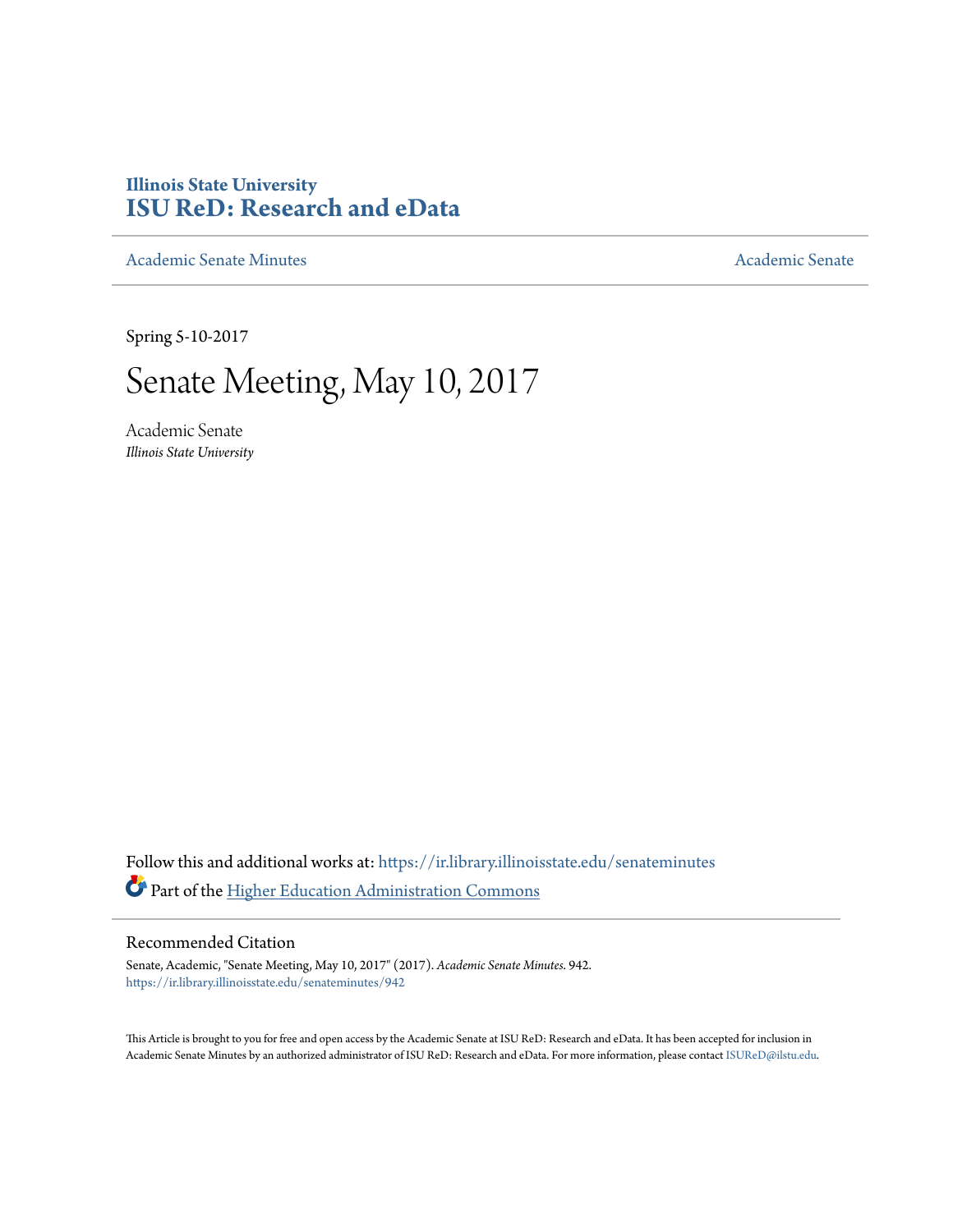## *Academic Senate Minutes Wednesday, May 10, 2017 Approved*

#### *Call to Order*

Senate Vice Chairperson Beau Grzanich called the meeting to order.

## *Roll Call*

Senator Grzanich called the roll and declared a quorum.

#### *Election of Academic Senate Chairperson*

Susan Kalter was elected by affirmation as the Chairperson of the Academic Senate for the term of 2017-2018.

#### *Election of Academic Senate Secretary*

Martha Horst was elected by affirmation as Secretary of the Academic Senate for the term of 2017-2018.

#### *Election of Executive Committee Faculty Members*

The following Senate faculty members were elected by affirmation to the Senate Executive Committee for the term of 2017-18: Ann Haugo, THE Mark Hoelscher, MQM Kevin Laudner, KNR David Marx, PHY

#### *Chairperson's Remarks*

Senator Kalter: First of all I just want to go back and say thank you. I really do appreciate your confidence in me. This is the beginning of my fourth year as chair, so I appreciate your support. And it's just such a huge honor to serve as Chairperson of the Academic Senate, especially at this institution where we seem to value shared governance here, I think, at ISU in a way that seems to surpass a lot of other universities. So that's a great thing. I wanted to start my comments tonight with some words for the students.

Many of you are here because you did not want to settle for an SGA vote this past November. A vote that meant to you a lack of inclusivity and diversity, in the SGA's make up itself. And you pointed out both structural and cultural reforms for SGA that needed attention. And you listened to the advice of fellow students and of mentors that it is most powerful to compete for general office and win because you have a good argument, just as so many Senators and Representatives in our national Congress have done, bringing women and statespersons of color into those bodies permanently and sometimes transformationally. So now it is your turn. After September 11, 2001 there was a wave of hate crimes against Muslim Americans. On January 27, 2017 an Executive Order banning travel from seven Muslim-majority countries. Following this past election, Jewish cemeteries being vandalized, Jewish community centers threatened and the white supremacist organizations feeling emboldened and empowered. Hundreds of students also walk or ride this campus with visible or invisible disabilities that are not represented in any of the ex-officio organizations that have a seat currently at the SGA's table, speaking if not voting. I hope that you will have deep, cordial, genuine, and genuinely soulsearching conversations in SGA this coming year regarding the merits of the positions that were expressed in those "no" votes back in November, the votes that were against converting the ex-officio seats to voting status. I hope that you will not simply dismiss those votes as racist or homophobic, but instead that you will make sure that any similar bill that might get voted on this coming year takes to heart the need, not only to ensure monitored elections, but to expand the diversity of seats at the table to students from underrepresented religions, ability statuses, national origins and any other affiliations who may need an amplified voice in our campus conversations.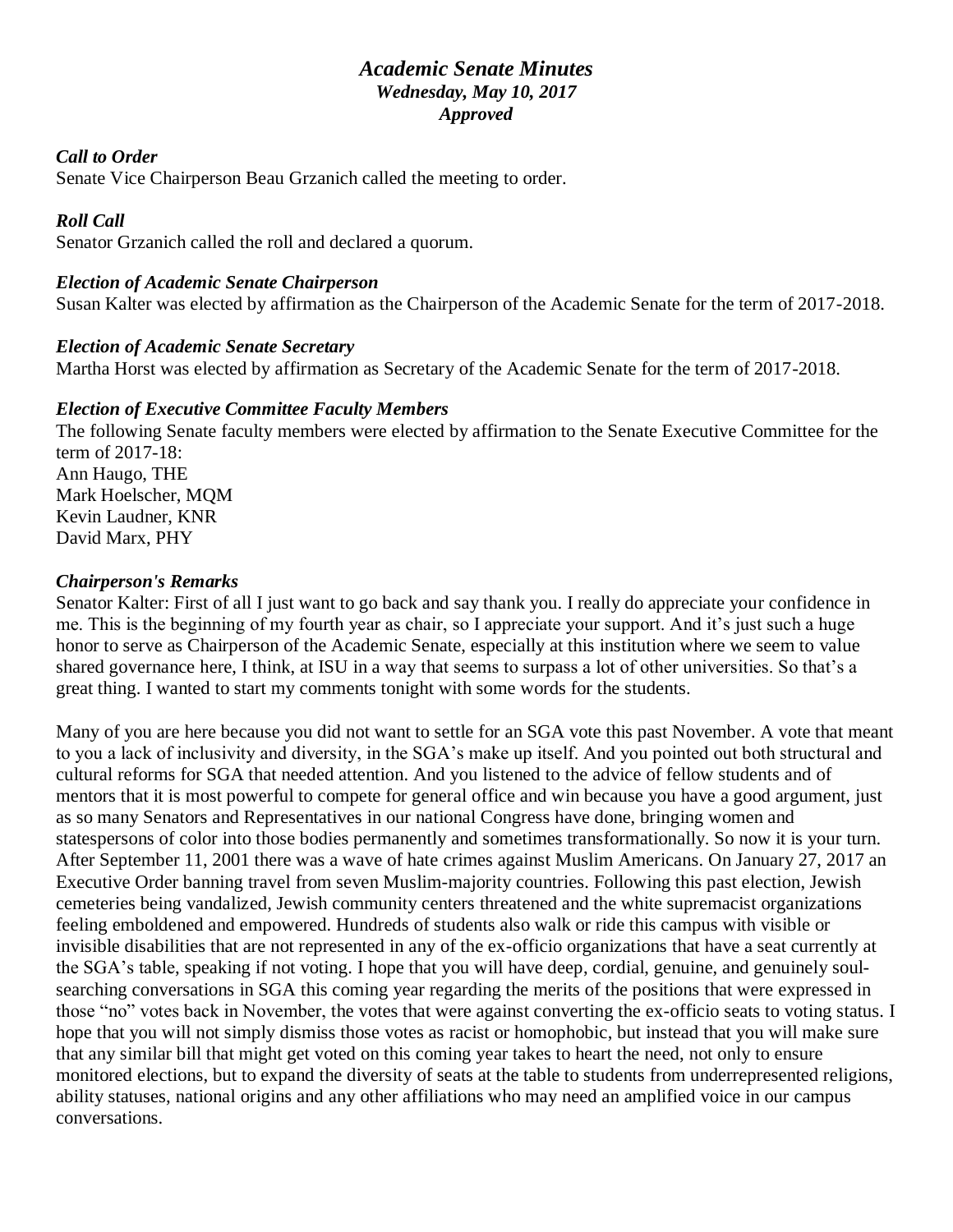To the faculty, and actually to everyone: the one thing that nearly every Senator says to me about their Senate service is, "Wow I really learned a lot." So I hope that you will be engaged voices here and in your subcommittees, and communicative two way conduits of information in your departments and divisions. We need you to bring the sentiments of the faculty into this body and to let the faculty know what we are contemplating changing here. I hope that by and before the end of your service you will be encouraging other faculty to serve as a Senator sometime during their career. And that you will be telling them how much they can learn and how much it can help them to navigate this university and to understand it, and if they want to, to try to transform it.

We are going to be examining some serious and important issues next year. How, whether, and when we should discipline our fellow faculty, allow for their suspension from the University, and in rare cases dismiss them. How well our funding of tenured and tenure-track faculty, with regard to salary, numbers, and other types of support is working.

And then in this larger body, that would be, the other stuff is for the Faculty Caucus, in this larger body the faculty, students, and staff will be looking at how best to diversify this campus by admitting more international students. Whether our country and our people are informed enough at the K thru 12 level about Africa, the Middle East, Asia, Latin America, and the Indigenous Peoples of the World to soften a longstanding graduation requirement that has for the past two decades encouraged expansion of our curriculum beyond Europe and the United States. And what our newest ad hoc committee recommends when it comes to how and how fairly our Code of Student Conduct is enforced and whether it is complete with respect to protecting, for example, faculty from unauthorized recordings designed to assault academic freedom, and protecting students who may be accused of or victims of sexual assault and harassment.

So by the end of the year we will also be voting on a revised Strategic Plan for the university, and we hope, welcoming a permanent Provost into that vitally strategic leadership position.

So again, welcome to all of our new Senators. And congratulations to Senator Horst and the new and returning members of Executive Committee. And thank you to all the new and returning Senators for your important service.

The biggest challenge that we are going to face next year is the continued neglect of the state's people and state higher education by our elected legislative and executive officials. As we head into summer I'm sad to say that I once again for the third time have to hope that in your departments and units you will continue to talk about your local budgets, about any scenarios that chairs and directors may have to work on with the Provost's office and Finance and Planning, and about how we can best protect the academic mission and our student's access to the higher education that we provide. Once again I barely changed this paragraph in my remarks from last year and the year before, which is truly sad and truly indicative of the need for better leadership at the state level.

So with all of that said, a little bit of serious stuff, but welcome and I'm looking forward to a good year and I'll take any questions if there are any.

Alright, and the only other thing I'm going to say before the Student Body President begins his remarks is the reason we see a little bit of vacancy here is because it's finals week. So we have some people who are out taking finals, and preparing for finals. And so, hopefully we'll have a few more bodies here in August. And we'll move on to Student Body President's Remarks.

#### *Student Body President's Remarks*

Senator Grzanich: Alright. For those of you who do not know me, my name is Beau Grzanich. I'm a Finance major here and I'll be serving as the Student Body President for this upcoming school year. This will be my third year on the Academic Senate and I could not be more excited about serving as the Vice Chair of this group.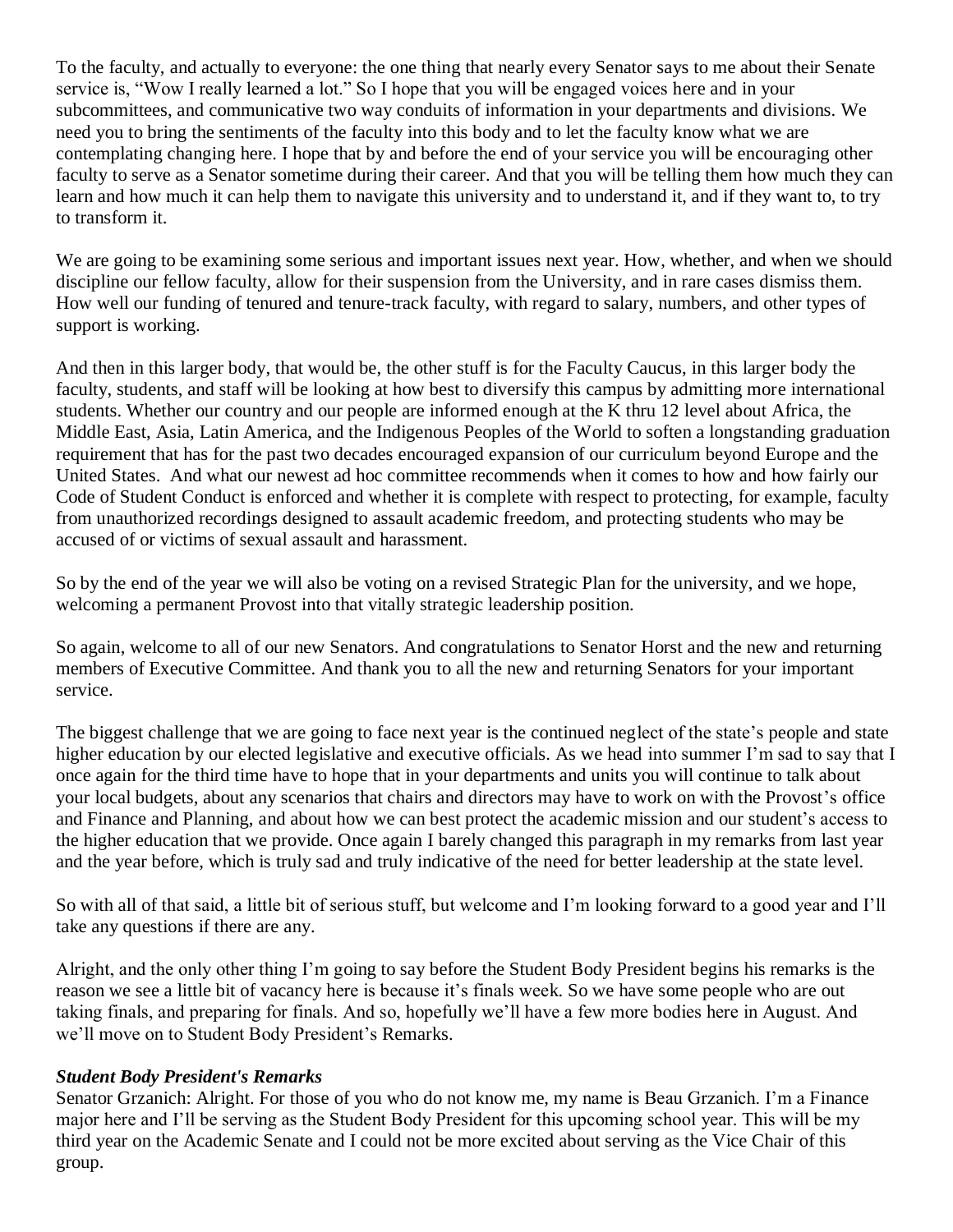Just a quick small update on what SGA's been up to: On May 3 we held our first meeting as an Association. This meeting consisted of a brand new group of excited leaders on campus ready to serve the students in a productive and passionate manner. At this meeting we elected Senator Stripeik the President of the Assembly; Senator Porter Vice President; and Senator Chirayath as Secretary of the Assembly. I have full confidence that they will do a fantastic job in their respective roles and look forward to working with them. Wanted to give them a quick round of applause.

Additionally we approved appointments for seven secretary spots with flying colors. I'm also excited about what they will be able to accomplish in the coming semesters. In the future we will look to fill vacancies in our Graduate Senator position and our East Campus Senator position. If anyone knows anyone who would be well suited for these roles, please send them my way.

At this meeting tonight we will officially be in summer mode, which consists of lots of planning and brainstorming. We look forward to our summer retreat on July 22nd and 23rd, as well as our fall retreat on August 19th. At these meetings we'll gather and discuss plans for next year, run through team building exercises, as well as get our finances approved. These meetings have historically been great for the association's cohesiveness and productivity, and I look forward to executing them.

Lastly, if you have any ideas, comments, questions or concerns I urge you to reach out to me as I'm more than happy to meet with any one of you to better improve SGA. Shared governance is a collaborative effort and as such I look forward to working with administrators, faculty and students alike to push for an even greater ISU. With that I yield for questions.

Senator Dawson: Just one comment. Beau, how did you get here?

Senator Grzanich: Long story…

Senator Dawson: Make it short.

Senator Grzanich: In short, Ms. Dawson told me to run.

President Dietz: There you go.

Senator Kalter: Yay, Marie. That's the kind of mentoring that we like in our faculty. Thank you.

Senator Dawson: Should have done it when they were freshman…

#### *Administrators' Remarks*

#### • *President Larry Dietz*

President Dietz: Thank you very much. I also want to congratulate Senator Grzanich in his new role, Senator Horst, Senators Haugo, Hoelscher, Laudner, and Marx, and also Senator Kalter, last but not least. I've enjoyed working with each of these individuals throughout the last year. And Senator Marx will be new to the Executive group but I appreciate the opportunity to work with this fine group and congratulations to all of you.

I have a few remarks but mainly I just want to say for the folks that are no longer serving on the Senate, thanks for your service. I think I was out of town the last time Senate met and those may have been recorded last time. And I wasn't sure I was going to be here this time because I had a meeting today with the Governor and some other legislative leaders and just got back from that, so I wasn't sure I was going to be here tonight. So pardon the redundancy of all the congratulations but I don't think we could say thank you enough, or enough times for individuals who've provided service and for those of you that are going to provide service this next year.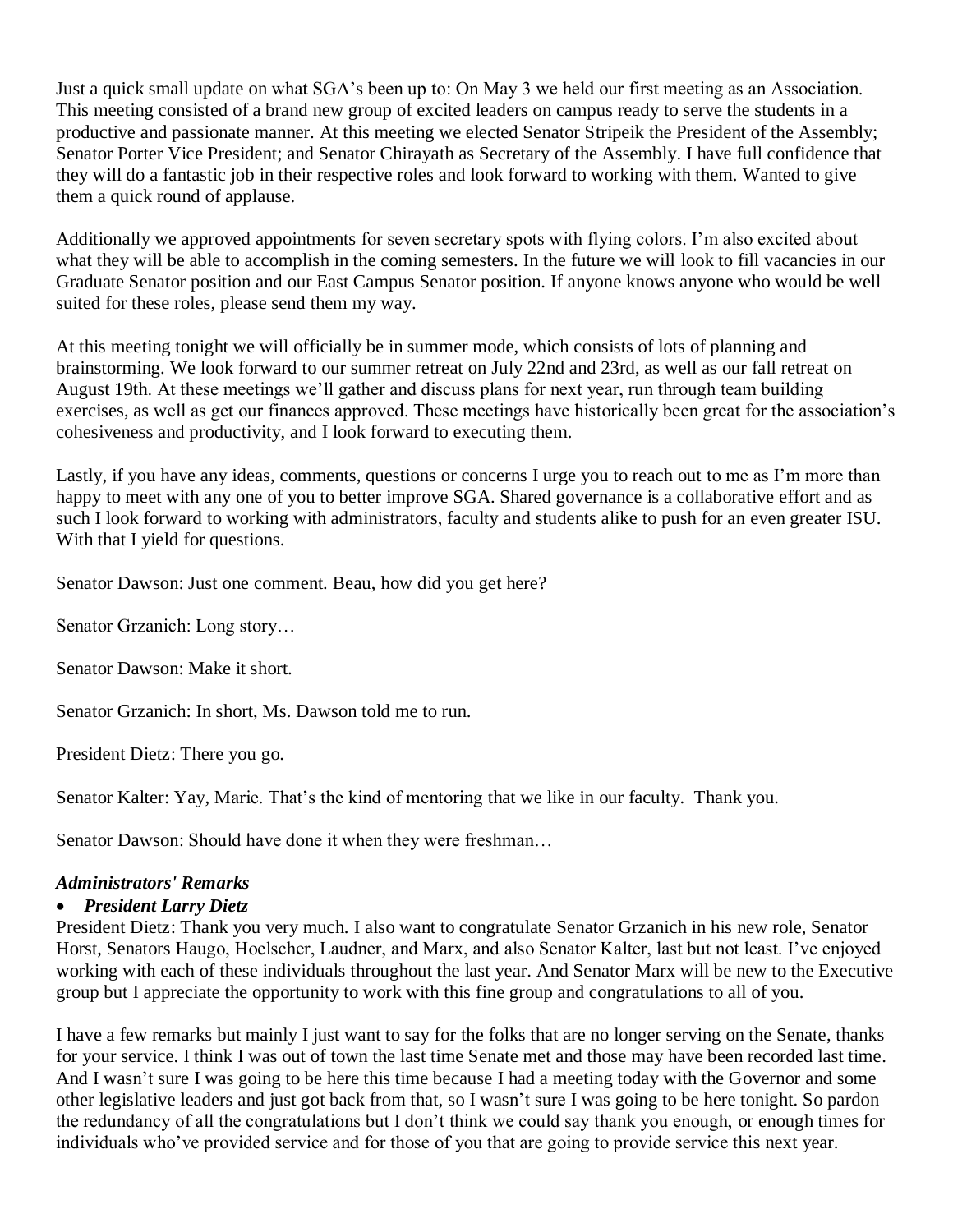Also I wanted to say congratulations to the graduates and to all the faculty and the staff who got the graduates to where they're going to be in the next few days. We have a dedication tomorrow of Redbird Plaza. That's an exciting event. We had a donor and students who strongly advocated for that and it's really going to be an exciting event and activity, and a wonderful place for individuals to gather and read, reflect, or have fun. And we're looking forward to that. Also tomorrow we'll have a, on Friday rather, we'll have a commissioning ceremony at one o'clock. That's always exciting. Then we'll have two commencements Friday and then four more on Saturday. And on Sunday is the day that I soak my feet. And so. But it's the most exciting time of the year for a lot of us and celebrating with our students, their achievements, and we really look forward to that.

The conversation I had today with the Governor was about a thirty-minute long conversation. He typically meets with the Secretary of Education. I had Jonathan Lackland with me, our Director of State Relations, and it was really just the four of us having a conversation. Thirty minutes is about as long as you ever get with elected officials and so we had the full thirty minutes. We talked about the success of Illinois State University, despite the budget impasse. I gave him the Metrics of Excellence, a document that many of you have seen. And I gave him another document that, thanks to the good work of Ryan Smith, and Institutional Research, and Jim Jawahar, and Rowisha Zang who are working with a project that they're making great strides on, but it's a work in progress. But I shared it with the Governor and also with the Redbird Caucus today. We actually do have a Redbird Caucus. There's quite a number of legislators who have graduated from Illinois State University. Leader Durkin is one of those. He hosted us in his office for a caucus and then there were some other individuals who came by also. I tried to educate both the Governor and the Leader and the Redbird Caucus both on the Metrics of Excellence, the critical need for a budget, not a stopgap but we all need money. But really celebrated the achievements we've made at the University. But those are achievements that should not be expected, since we're in a state institution, those are achievements that should not be expected without some state help. And so the governor is, and everybody that we've talked to, are committed to trying to resolve this.

I was a bit optimistic today after talking to all the individuals. I know they've got a lot of folks from both sides of the aisle working on some things. Leader Durkin said today, when people came together on issues they could really get things done relatively quickly, which seems counter to the twenty-two month impasse that we've had. But nevertheless, he said he'd watched pension issues being passed in less than twelve hours with both houses and signed by a governor at the time. So I told him it was time to have another event like that, long overdue. He is, the Governor is committed to trying to get reform and workman's compensation, and term limits and is not in favor of another stopgap. But folks are still working hard. I'm still optimistic. They've got several days left in the month of May to make some progress and so I'm hopeful that that will happen.

The project that I alluded to was one that Dan Rich, former Senator here, and retired faculty member in Economics had been working on for many years. He was successful in securing a contract with the Illinois Employment Security Commission. We're the only public university in the state that has that contract. The bulk of his work was doing research and crunching the numbers for the State of Illinois on unemployment rates throughout the state, or said another way, employment rates also. What has happened is we have been able to take a cohort from the year 2003 graduates and chart their success in terms of employability and earnings. From 2003 to 2017 it's been a steady rise. So the idea that we have students who are graduating with tons of debt, who can't find a job, etc., may be true some places, but it's certainly not true here. We're able to track that through every discipline. And so, it's interesting just to look at that because the Humanities starts out, at frankly, a little slower than some of the other disciplines, but after, and I'm a Poli Sci undergraduate person, but after those individuals kind of find their nitch, after getting a strong grounding, and critical thinking and working in groups, and all the other aspects that a good, well-rounded education provides, they surpassed the other folks that are in more technical fields.

The good news is that the whole chart goes up, and I was sharing that with the governor. Along with another fact, that I think kind of surprised him. And that was at the bottom of the chart. For every student who leaves Illinois to go to another institution out of state to pursue their post-secondary education, not only do we lose the tuition and fee money that they would represent here in Illinois, and seventeen thousand left this last fall. So in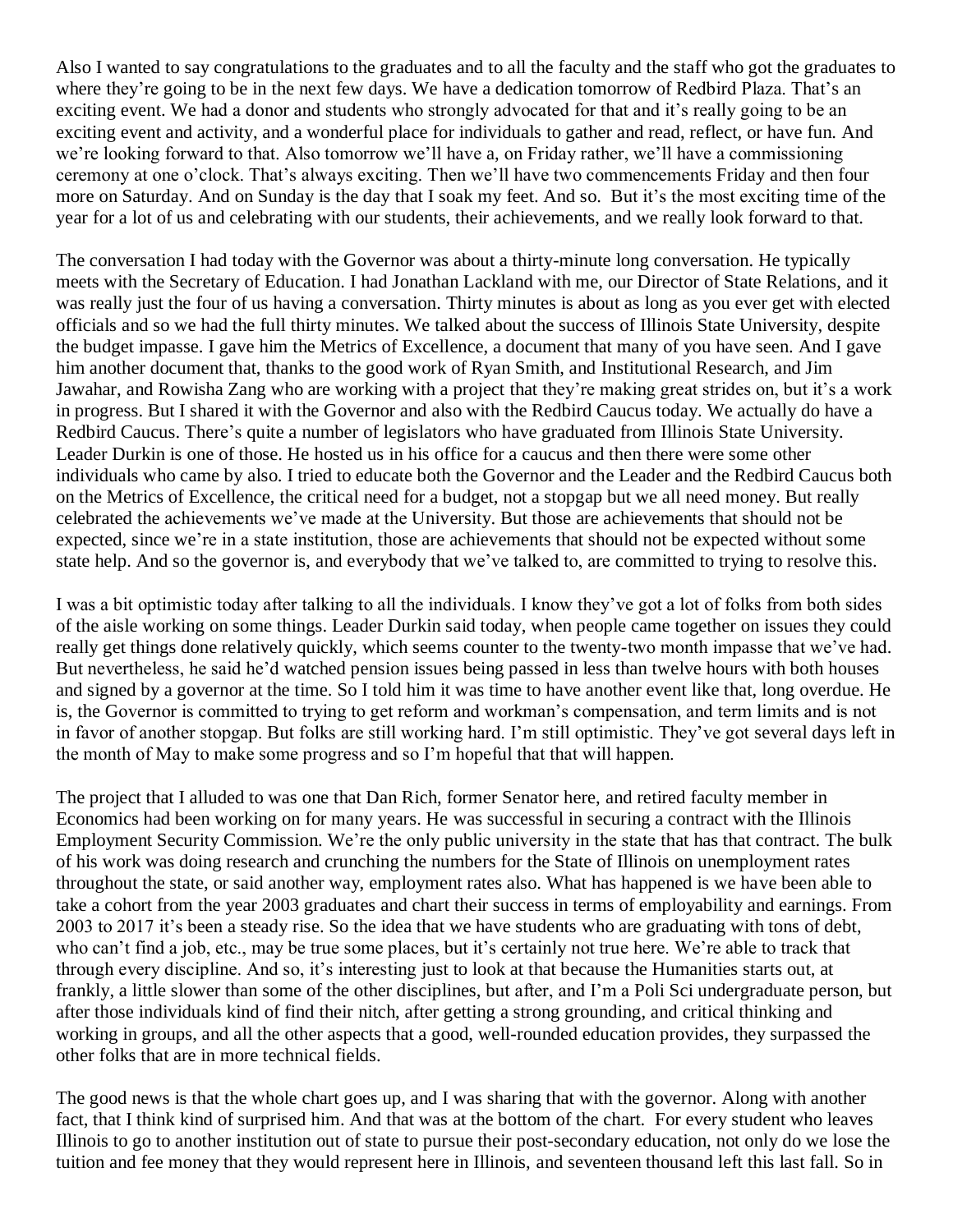conservative terms, about one hundred and seventy million dollars left this last fall. But it's not this just one year, obviously when you go out of state the probability you're going to stay out of state for the four years or four and a half years or five years, or whatever time it takes, multiply that number by four or five times, and that's the amount of money that's being lost. To say nothing of the intellectual capability of those individuals who are leaving and a diminished probability of them coming back to Illinois. But the other thing this study has shown is that we are also losing the investment that tax payers in Illinois, albeit in districts, but taxpayers in Illinois have invested in those students from K all the way through 12, kindergarten all the way through the twelfth grade. And that's nearly twelve thousand dollars per student per year. So it's a huge investment that we've already invested in and we're losing that when that person goes across the state line. So both the Leader and the Governor's eyes opened up a little but when we were talking about that. So my hope, again, is that we will continue to work on this and have a budget and have something to shoot at, at least. I will say that our reputation among the Governor and also among the Redbird Caucus is very, very high. They talk very positively about this university. They know that we are doing really good things here in terms of our retention and graduation rates, and all the other indicators about positive aspects of the institution. So I think we've really set ourselves apart from many of the other institutions in the state.

There's a Board meeting on Friday and a number of resolutions will come before the Board on Friday. Most of those are about physical facilities. There's also another point that I'd like to bring up, is that we're in the silence phase, as you all know, of a comprehensive campaign. We hope to get out of the silent phase and get into the loud phase, or the announced phase in September of this year. But we've already passed a milestone, in that this last week, in the silent phase alone we've already raised more than we raised in the entire campaign history of the previous campaign. So our donors have been very generous. Our corporate donors have been generous. Our friends have been generous. And I'm traveling a lot, and you don't raise money sitting behind your desk very much. So we're traveling a lot but the Advancement team has really been working hard. The deans have been working hard. The faculty have been working hard. And making this place better, so it's much easier for us to sell a positive story, obviously if it was a different kind of story, so thanks for all you do to add to that positive story and I look forward to seeing some of you this summer and all of you back this next fall. Thank for a great year. Thank you.

Senator Kalter: Before I open it up for questions I just wanted to let people know. So Administrators' Remarks is one of the most valuable parts of Senate, and we often have some of the richest conversations here. So we always have a Q and A after Administrator Remarks, just like we do for the Senate Chair and the Student Body President. We do ask people if you bring something up that was not in the remarks to try to notify that administrator twenty-four hours in advance of this meeting beforehand, if you can. And most of the time I don't think most people would object to actually getting a question that they didn't have that with, but to understand that it may take twenty-four hours to get the answer to you, just because no administrator does it by themselves, so they sometimes have to go, sometimes very deep down into the structure to find the answer for particular questions. So, with that are there any questions for Senator Dietz?

Senator Pancrazio: Yes, I have a question about the report that was formulated by a former faculty member. Do we have access, will we have access to that report so that we can see it in our own departments?

President Dietz: Sure. I think… Jim, could you arrange to send that around electronically to folks? Wouldn't you think that just that one graph? Would that be possible?

Senator Pancrazio: That would be helpful.

President Dietz: There's some bullet points at the bottom of it, and we're still, it's kind of a work in progress. We're still looking at the graph to put in some other information about, well, what would the normal consumer price index be in, or higher education price index be, so some people would probably look at that and say, well geez, that's just the normal cost of living increase people are get… it's well above that, but we need to graphically put that in.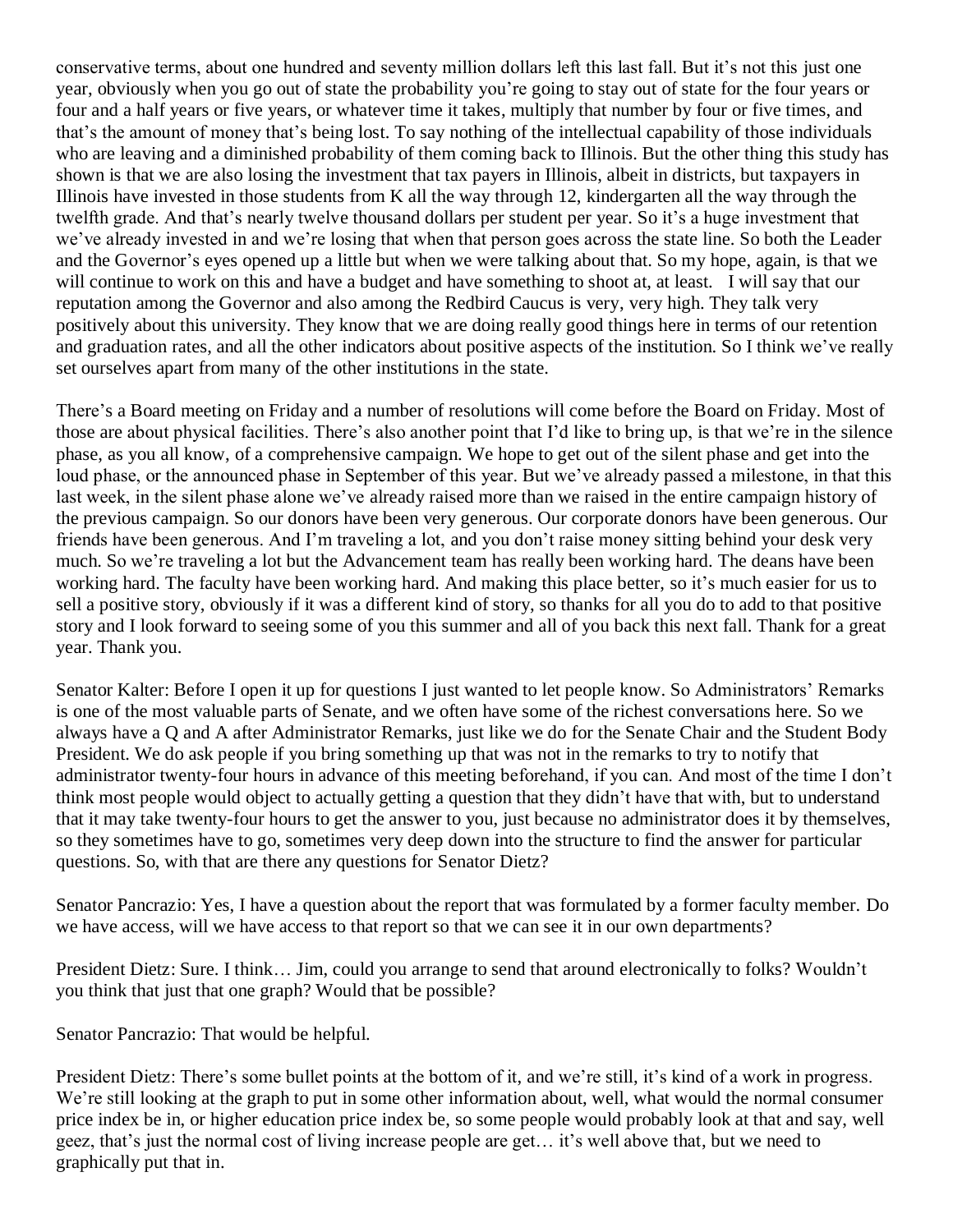Senator Kalter: Jim Jawahar coming to the table. Associate Provost Jawahar.

Associate Provost Jawahar: For the overall university the numbers are, we only have data on one cohort. 2003- 2014. Alright. So when you do it for the entire university, the numbers are good but when you break it down by disciplines, by majors, some majors don't have enough numbers. So for example Language, Literatures, and Cultures, you probably had only fifteen people graduate in 2003. So over time we don't have… As the years go by, we have lower numbers. So it will be a while before we are able to give that data to the departments. We are in the process of getting data for the other cohorts that we have. So it will probably be a couple of months before were able to hand out data and metrics to various departments.

Senator Pancrazio: I think that's a good start for informative purposes and it's helpful for us to know. Thank you.

Associate Provost Jawahar: Right. Thank you.

Senator Kalter: And Jim, you can send that to the Senate office and we'll just distribute it out, that one graph. Are there further questions for Senator Dietz? I had one question. In either the Redbird Caucus or your conversation with the Governor did the healthcare benefits, or the healthcare premiums issue come up?

President Dietz: It did not.

Senator Kalter: It did not. Ok. Thank you.

## • *Interim Provost Jan Murphy - absent*

## • *Vice President for Student Affairs Levester Johnson*

Senator Johnson: Ok. Thank you. I'm going to provide, especially for those folks who are new, try to bring you up to speed on some of the initiatives that we had this year. And then those that will be on the table for us moving forward into the next academic year. I thought that might be helpful for you all. And I'll start off by saying, again, I'm very proud of the work that we've been able to accomplish as relates to the initial four or five initiatives that Student Affairs would be focusing on for this academic year. We've pretty much checked off each one of those, as far as the progress that we wanted to make or initiate. I'll go through a couple of those.

The Greek Task Force. That group has completed its work and made recommendations in four main category areas. I'll go through those quickly. They were the areas of facilities, and within that category, recommendations were made, kind of like, in the area of promoting and fostering consistency within Greek housing assignments. As you all know, one of the things that we noticed when I first came into my role is that some of the Greek houses on campus kind of rotate or move to different locations and things of that nature but we want to do some things in order to put a stop to that and have some permanent types of spaces for Greek housing moving forward. So there are recommendations like that within the facilities area, as well as, partnering with the Bloomington and Normal community in order to make sure that our houses are living up to the standards that we would have for ISU. The second category would be alcohol and substance. Probably the primary area that we focus on within that area is in education and education of our students, and specifically in the area of bystander training. Training in order to make sure that our students are watching out for each other, and not necessarily breaking the law but more importantly watching out for each other and caring for each other, and reporting things when they need to be reported. And we think that if we go beyond the typical standard ten to twenty percent that most college campuses are able to hit when it comes to educating our students on those types of topic areas, typically you just hit the great student leaders who attend those type of programs. We need to go deeper and actually get to fifty, sixty, seventy-five, eighty percent of our students who have that type of education and training, beyond simply just offering something online. So that's going to be a focus area within that category.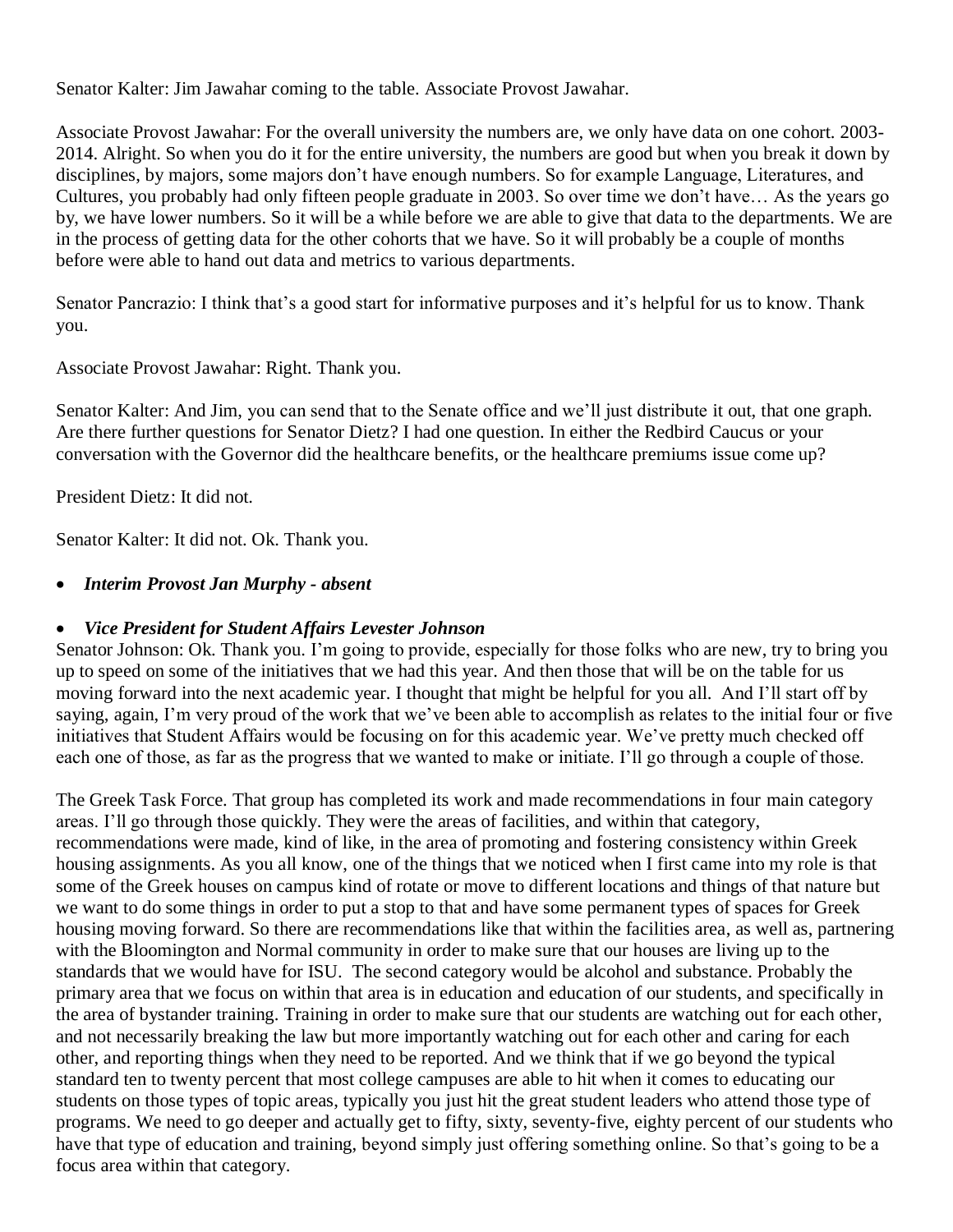The area of Greek unity and alumni outreach and engagement. Again the recommendations will focus on developing programs and initiatives that will further engage our undergraduates. Everything from establishing and having a Greek Week, going back to having a Greek Week, where we celebrate the accomplishments and the great things that the Greeks bring to the campus community. As well as informing our alumni of the great things happening with the Greek organizations and opportunities for them to be further engaged and assist our undergraduates with their education and learning and their support of their Greek chapters on campus. So, recommendations within that area as well. And then, finally the area of education and leadership development. We see that there are opportunities to definitely partner with our academic colleagues, whether it's the College of Business or other areas on campus to promote and present leadership education for our students. So that again Greek life perpetuates some of the things that they profess within their individual chapters as well as in an entity, as far as Greek organizations, and I think our academic partners can assist us in the type of training that we provide undergraduates within that area. So that's just an example of some of the various areas that we will hit. We're trying to polish this up a bit and running it by a couple of different focus groups. We've already hit students to get some feedback from them. We want to definitely run it by the President and the Cabinet, and other individuals and alumni; and then ultimately bring it back to this group, as well, for feedback from this body. Ok. So that's where we are at with the Greek Task Force. I'm very proud of the work that that group did with that entity.

Another area is the Housing Task Force. Again we partnered with the organization called Brailsford and Dunlavey who has come in to work with our campus community and do an assessment of our existing facilities. To do a market analysis of the housing options within the Bloomington-Normal community as well. To look at the mix of which, the type of style of housing that we provide our students, in addition to the condition they're in. And see what type of gaps may exist as relates to where the institution wishes to be, as far as the type and style of housing and experience that we want to offer our students and what we actually have. In the end we probably, we'll recognize and understand that we'll probably need to do some things and have a priority list of some of the existing facilities and how we'll need to approach and address those deferred maintenance issues. As well as if we have housing gaps, and we probably already know that we have some as it relates to graduate student housing and family housing and things of that nature. What do we need to do in order to fill those gaps then moving forward? So that work should be done within the next eight to nine months. When we come back to campus we will have additional focus groups that will include a survey of the entire campus community: faculty, staff and students, as well as additional focus groups on campus. So looking forward to that work.

While I'm on housing, just to give you an update on our projections for moving into the fall 2017 semester. You've probably have heard that, even though we're still monitoring the numbers as relates to enrollment for the class that's coming in, our housing numbers are trending extremely well. They're doing very well. We're about one percent behind where we'd like to be as far as capacity. And bottom line what's happened is that we've had more upper class students that will be in housing next year and that is compensating then for probably what we're seeing as far as fewer first year students coming in, and their contracts coming in. So right now we're sitting at probably just one percent behind. So that's good and sounding good for our housing operations. So we won't have a bunch of empty beds then within our residential environments. Ok.

Then I'll move into our Campus Climate Task Force and Committee. Again, that group has completed a first round of what are short term recommendations and passed those onto an implementation team. Of which, that team has then identified champions and offices by which we will have those short term recommendations addressed and have some game plan for each one of those recommendations. So we have individuals who are responsible for that. The Task Force has come back now with what are longer term type of recommendations. I think we've got a meeting scheduled later on this month with the sponsoring groups and the President's office in order for the Task Force to share those recommendations, those long term recommendations, and for us to provide feedback on that. And then those longer term recommendations, will again, go back to the implementation team and we will do the same thing. We will identify champions and offices by which those items need to be take care of. We will also then have a progress report, an indicator that will be published and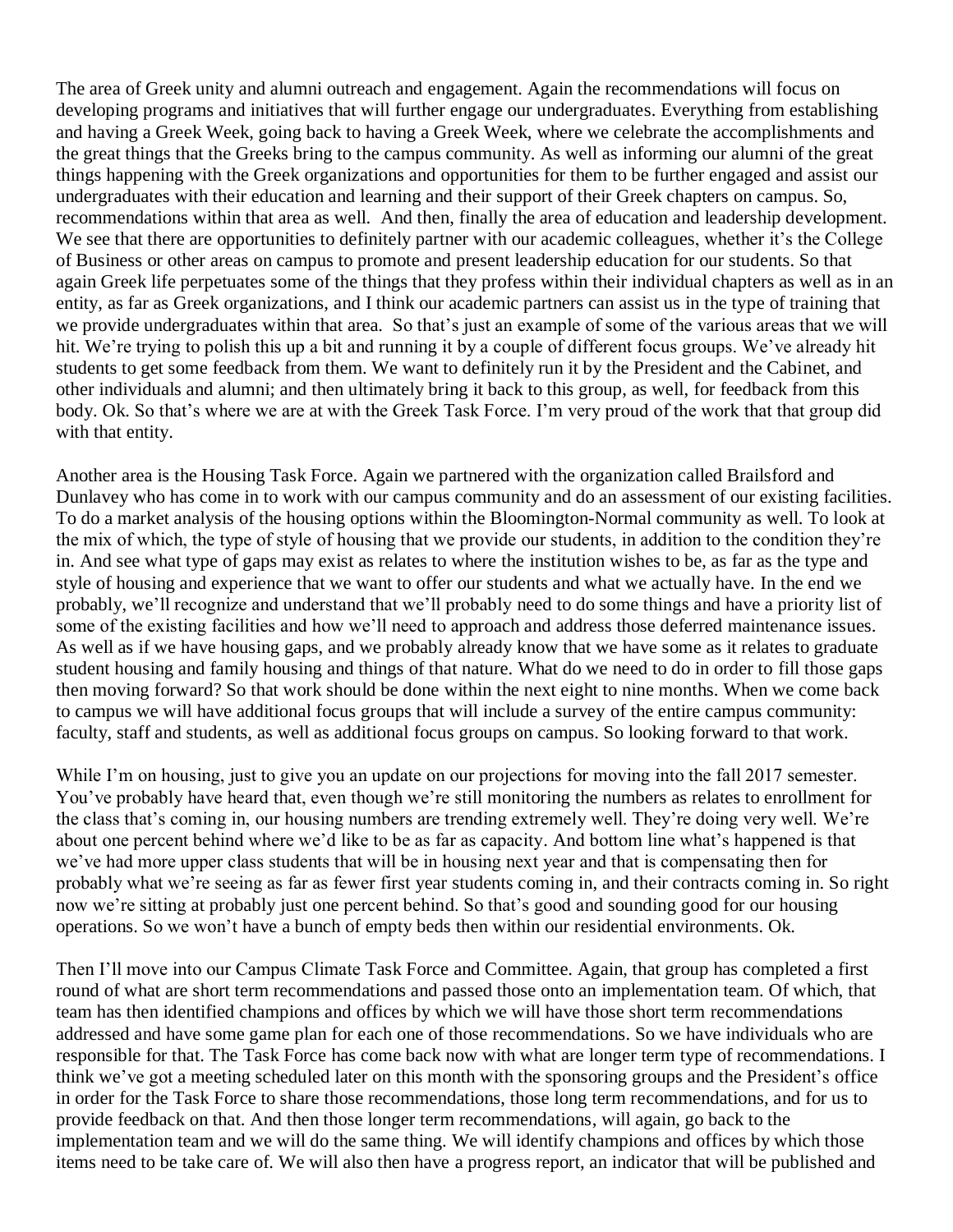routinely go out to the campus community, to let you know and to let everyone know where we are at with these recommendations then in that sense. So we are very proud of that work and the work of that Task Force. We look forward to sharing that information with you all and the rest of the campus community, as far as the progress on that.

Coming from that and I think our Chair spoke very well about some of the challenges, maybe, that we faced as a campus community back in the fall, which was a mirror of what's happening here within society. I shared with this group some of the things we implemented: the fall back on our values and what's important for this campus community, and established a "what does it mean to be a Redbird" type of campaign, and I think I indicated at that time this should be, not just good for when incidents arise, but it should be something that we really focus on, in that we educate our students and we come around and get our arms around on a routine basis. And so we have incorporated this type of a program into Preview, such that our new students coming in, that they will have a specific program during Preview that addresses, "What does it mean to be a Redbird?" And it will include issues of inclusion, diversity, and things of that nature. And some administrator, Vice President for Student Affairs, or something like that, got tied into, got roped into presenting that program. So I'm looking forward to doing that, being here for every Preview session in order to make sure that we make sure that's being done the right way. So very proud of the work that's being done in that and on that initiative.

And then finally a thing that we will be working on that's a product of actually this body and we'll be working in conjunction with our new SGA President, the Senate, and then the Dean of Student Life office on the Student Conduct Code and recommendations for that moving forward.

So that's pretty much what our slate will be moving into the next academic year. So I will open things up for any questions you may have, and again, I want to say it's been an absolutely outstanding year and experience that I've had working with you all and the rest of the campus community. And I have just one set of firsts to go through and I'll be joining the President and soaking my feet on Sunday as I've been training trying to get ready for this series of commencement ceremonies that's about to come up this coming weekend. But I'll open things up for any questions you might have.

Senator Kalter: We'll just say Dr. Scholl's.

Senator Johnson: Dr. Scholl's, yes.

Senator Horst: You mentioned that we were one percent down, you were saying in beds that are being filled. That's what you were saying, we were one percent down. Do you have figures for how much, what percentage the enrollment is down?

Senator Johnson: I don't. I would probably be misspeaking. I can't recall or recite that off the top of my head. But I do know, I believe it's probably above, or at the four, five, or above percent. But that's just conjecture. You probably need to ask the enrollment and the academic area on that piece.

President Dietz: The overall numbers in terms, and it's mainly freshman numbers, were down overall about five percent. But there's a long summer to go through and so it's kind of like I always say it's like watching a train, sitting on a train moving along. Everyday changes the picture a little bit. But we could be down several hundred students this fall. And those all equate obviously to dollars, but we, every institution in the state now, including the University of Illinois, is having that same problem. U of I is probably going to go back outside the state again and probably to other countries to make up that difference. Thus, the importance of the international initiative for us, but not just because of the numbers but the diversity piece is the thing that drives that and our values always ought to drive our decision making on that. But it's really this budget impasse that is creating this crisis of confidence in the students and it's a declining market. Number of students that are graduating from high school is a declining market. So you've got more competition for a declining market. And we knew that would hit us at some point. I expect it, we're still going to be in a very comfortable 20,000 to 21,000 range.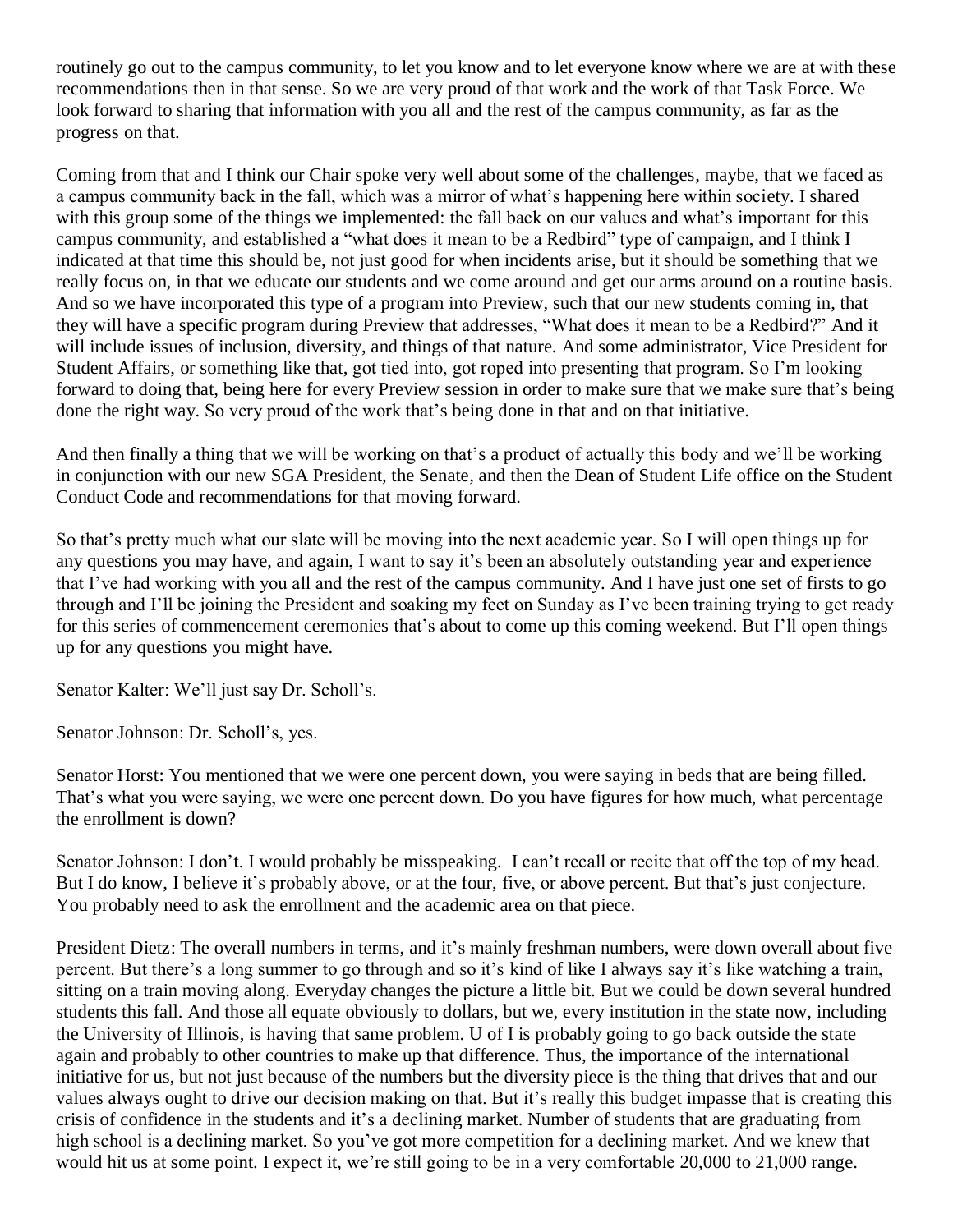Right now, I would expect we may be around 20,500, somewhere in that neighborhood, and that's still a good range. We've had three stellar years that will also continue to carry us along in pretty good shape financially. So we're planning our work and working our plan, as I've said.

Senator Kalter: So that's down five percent from a relative high, in other words, of last year.

President Dietz: Right. Right.

Senator Kalter: Are there further questions for Senator Johnson? Alright. I'll just mark that one year point with Senator Johnson giving his reports and we'll look forward to next year.

## • *Vice President for Finance and Planning Dan Stephens*

Senator Kalter: And we'll move on to sort of the beginning of the one year and move on to Vice President for Finance and Planning, Senator Stevens.

Senator Stevens: Thank you Senator Kalter. I've only got a few comments since it's again at the end of the year. Very happy to be here and very excited about working with the new student representation. From an employee perspective I was asked to mention just one more reminder from Human Resources. We are in the annual enrollment period May 1 thru May 31. So Tammy had asked me to at least share that point to make sure people realize this is that period of time where you have to make the decision about your benefits plans for the next year. Now the good news is that the system will keep all of your election choices in your current plan with the exception of anything in the FSA, the medical and the dependent care. So you don't have to make any changes in the plan, go online and make the changes, if you're not doing anything relative to medical and dental. But if you are in the FSA program, that is not an election that is automatic. So make sure everybody finished that between now and the end of the year. And to address your question earlier to Senator Dietz, in speaking with Janice in her work with the state there's still no additional movement that she's hearing and among the other HR teams across the state about whether the legislature or the governor has created any kind of continued information relative to our benefits. So right now everything is exactly the way it is, exactly same cost as last year. So hopefully that will continue in the future and not be quite such an aggressive change.

From, I hate to keep saying this but, I became, fortunately not a victim but I saw it. This past particular weekend, we are continuing to get hackers and phishing attempts. On Sunday I got a strange email that looked legit or had the potential to be legit; an alert that came and fortunately I been watching for it and I quickly contacted Charley by text on Sunday morning and said this doesn't look right. I forwarded it to him and he sent it on to his IT team in order to try to shut it down. So my advice to everyone, if you get anything from an email that has any sense of looking strange at all, please look very close at it before, especially if you click on any attachments or any kind of link inside of it. These hackers are hitting across the country. We're not unique. But it can do a tremendous amount of damage, to not only your personal inform… you know your personal emails or the things you have, but simply across the system. So we've got a very active team in our Administrative Technologies area trying to monitor that. But it is an ongoing event so, I just ask you to be, continue to be mindful in that area.

From a facilities perspective, as you all know or can expect, in every school in the summertime is when things from a capital projects perspective, renovation effort, activities effort, in the summer time is when our campus facilities team has a lot of projects going on. So as a couple of them I'll mention here, that just for some of you may be already aware of but some key projects that are going to be actually happening over the summer and hopefully finish this summer. There are some site improvements going on at the South Campus Residence Hall Complex. A number of new things are going to be going there, campus signing, some grass is going to be planted and I believe what looks like a new surface parking lot on the southeast section is going to be opened, and that should be finished by the end of the summer. This summer we are also replacing the roofs at Centennial East and the Center for the Visual Arts rotunda. That should be completed this summer. Right down the street, next to the Alamo and the Watterson Center, that parking lot that sits next to there is scheduled to be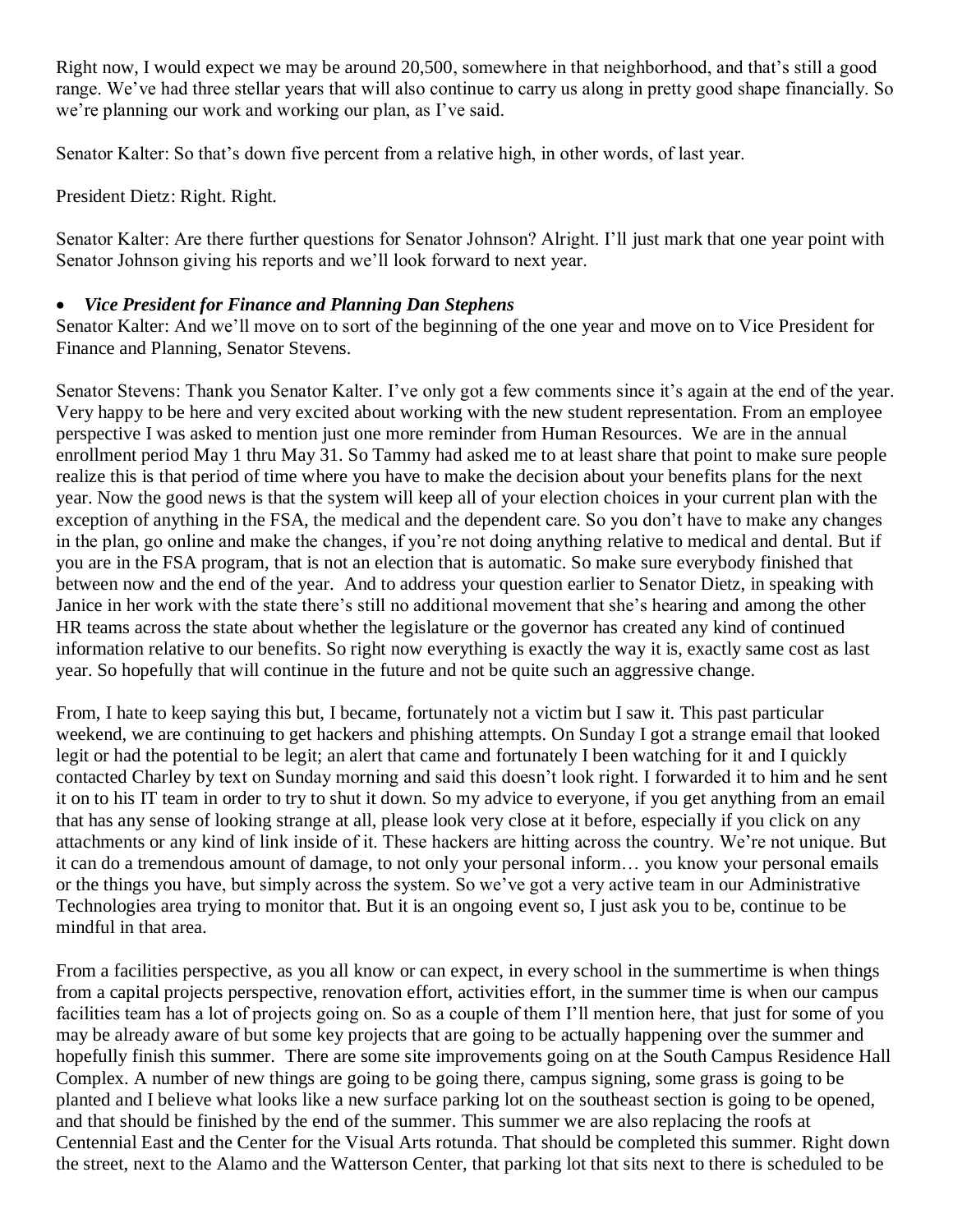resurfaced. So were working to get those contacts out and get that finished very much before the students come back in the fall. Then I also got a note from Deb that this summer they will be working on some replacement at Milner Plaza and the repair of the exterior bricks at the Milner Library. I'm not aware of the total project in that but that's obviously something very important on the visual aspects of our campus. The most important project everybody has been waiting on is exactly the construction project or the renovation project of the Bone Center. That's about an eighteen to twenty-four month project. I want to say it's fifteen or twenty million dollars, and the bids are out. They will be back, they're due back from the contractors near the end of May and then over the summertime the selection process will take place. And then we should be, hopefully we'll get successful bids there and we'll start to see in the early fall the beginning of a very major renovation effort, which everybody should be very pleased to see. That's my comments. If anybody's got any questions…

Senator Pryhuber: One of the projects, correct me if I'm wrong, was one of the upcoming projects for this summer repainting Watterson?

Senator Stevens: The parking lot next to Watterson is going to be resurfaced.

Senator Pryhuber: I understand that but, it's a separate thing. I heard there was going to be some work on that. Is that…

Senator Stevens: At Watterson? We are this summer, at our Board meeting getting the approval to do a major renovation in the entire dining center and that's currently under Board of Trustee resolution approval to move forward with that. We hope to get that approved this Friday and then begin the actual work. We've got the contractor, or at least, we've got a contractor and set of subs that have submitted their bid. We've just got to get some additional Board of Trustee approval. If we can get that, we'll actually be able to begin that project over the next few months, as well.

Senator Pryhuber: Thank you.

Senator Kalter: Further questions?

Senator Stevens: Is there some other? Maybe I might be thinking of something else.

Senator Johnson: There may have been at a previous Board meeting, painting funds that might have been approved for Watterson. I think that's what you might be referring to. That was at a previous, I believe, Trustee meeting. But we can check on that just to make sure and that work may be starting this summer.

Senator Stevens: I can ask that and send an email back.

Senator Kalter: Sounds good. Are there further questions? Just, you mentioned the Milner Plaza exterior bricks, is that sort of a reference to just the entire Milner Plaza first floor.

Senator Stevens: Right.

Senator Kalter: That, okay. So I misunderstood because at one point we had the façade that had the bricks coming off of it, but you're referring to the actual rebuild of the part underneath the plaza. Okay. And I also ought to just explain to people why I had asked about whether the healthcare thing came up at the Redbird Caucus or the Governor. Just before the meeting I was talking to somebody who is a former Senator who's concern about who is essentially our lobbyist about the healthcare premiums issue. So even though we are going into the summer with good news on that, obviously the case is still in the court, and was wondering, you know, to what extent the President and his team might be making that case. But obviously don't necessarily want to mix that with lobbying about the higher, the funding for the budget and all of that kind of stuff. But just, that's why I asked that question a couple minutes ago.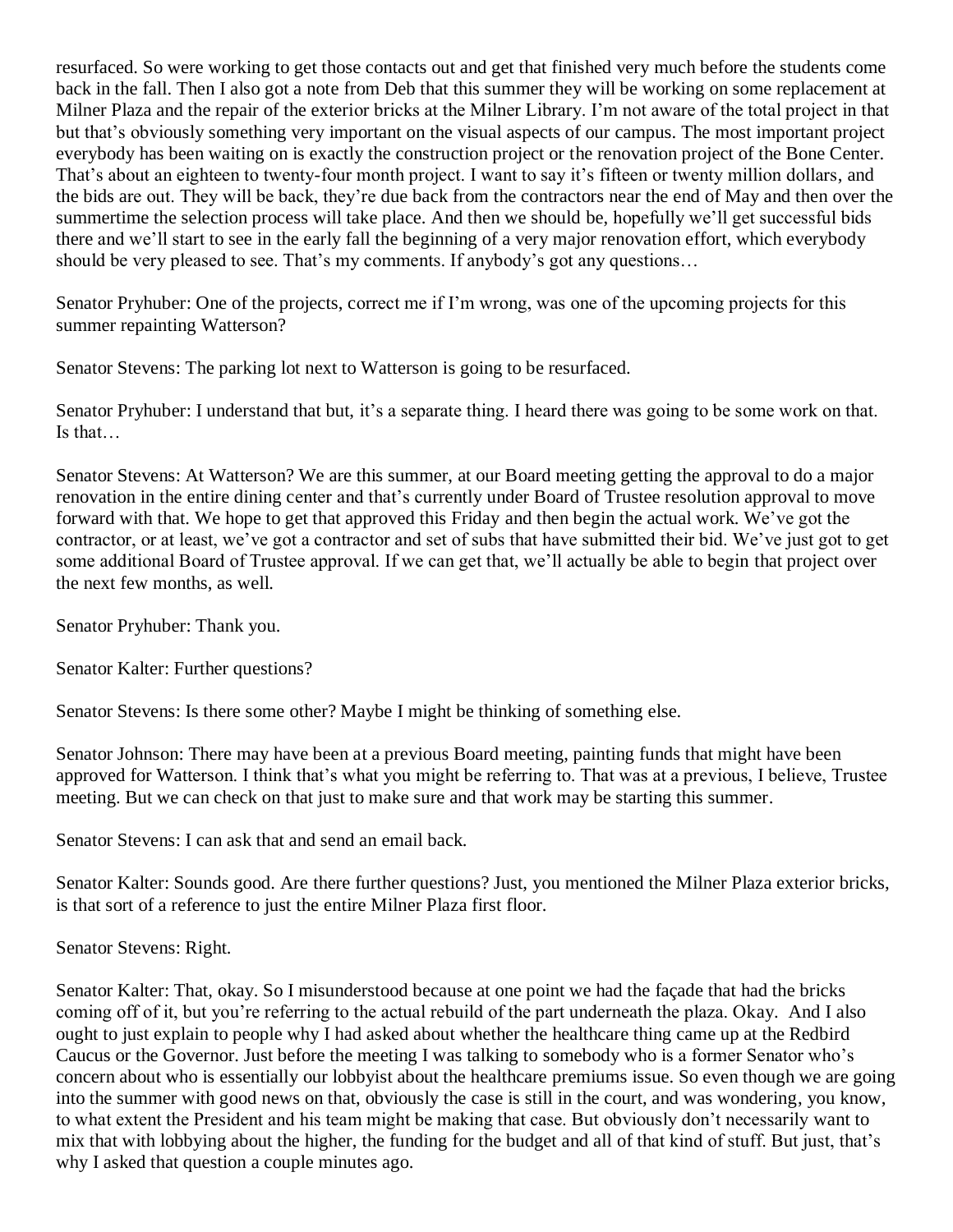#### *Advisory Item:*

#### *Academic Senate Calendar for 2017-2018*

Senator Kalter: Alright, seeing no other questions for Senator Stevens, we'll move on to our Advisory Items. Thank you very much. The first one is simply the Academic Senate Calendar for the next year. Let us know if you see anything wrong, inadvisable, etc. If you see any typos or anything like that. Otherwise we usually just pass this by everybody and let them know to mark their calendars for these dates.

#### *Academic Plan (Academic Planning Committee)*

Senator Kalter: And then the second advisory item we have tonight is the Academic Plan. So I'm going to invite Associate Provost Jawahar back to the table and he will present our Academic Plan, which is an annual May report based on work by a whole lot of people. So he'll tell you all about that.

Associate Provost Jim Jawahar: Good evening, thank you Senator Kalter. I'm please to present the Academic Plan. The Academic Plan has three sections.

Section one is titled: Institutional Profile and Priorities. It includes the University Profile, Illinois State University's Mission Statement, and ISU's Strategic Plan *Educating Illinois, 2013-2018*.

Section two is entitled: Academic Programs and Priorities. It includes an inventory of academic programs. As you might know, we offer 76 undergraduate programs, 41 masters programs, 10 doctoral programs, 9 postmasters certificates, 20 graduate certificates, and we also have 10 IBHE-approved research and service centers. Section two also includes academic program changes that occurred in 2016-2017 academic year. Some of you might be aware we started some new programs: B.A. in European Studies, B.S. in Cybersecurity. We also started a new center: The National Center for Urban Education. Annually we are required to report to IBHE all the program changes that occurred at the University. There is also an inventory of accredited programs. We have 126 programs on this campus, and we work with 45 different accreditors of professional associations. So there's an inventory of accredited programs. Academic Unit Plans: those include strategic plans and FY18 planning documents from each of the colleges on our campus.

And lastly section two include Academic Initiatives, undertaken by Academic Affairs. I have a few I'd like to share with you. The first one is Grant Administration Reorganization. Some of you might know, Academic Affairs has been working with Finance and Planning over the last year to restructure grant administration. Research and Sponsored Programs, a unit in Academic Affairs, that unit will be reorganized into Pre-Award and Post-Award divisions to better support principal investigators as they navigate the complexities of managing grant-funded projects. This reorganization is expected to be fully implemented by fall of 2017. At that time PIs will have a designated single point of contact in Research and Sponsored Programs for questions and concerns relating to their grants. So this is a big step for the University.

A second one is AMALI (Asia, the Middle East, Africa, Latin America, or Indigenous Peoples of the World). After an extensive shared governance process, the University Curriculum Committee has recommended to the Academic Senate a change to the current AMALI graduation requirement. To satisfy the revised requirement, students would have the option of taking one of the current AMALI courses, taking a fourth semester foreign language course, or taking an approved study abroad class. I think, the Academic Senate is expected to act on this change in fall of 2017.

The third one I'd like to share with you is the INTO Partnership. The University intends to partner with INTO University Partners to recruit and enroll international students through intense English language preparation classes, pathway programs and direct admission to the University. Plans to enroll the first cohort of students in fall of 2018 are underway while contract negotiations continue.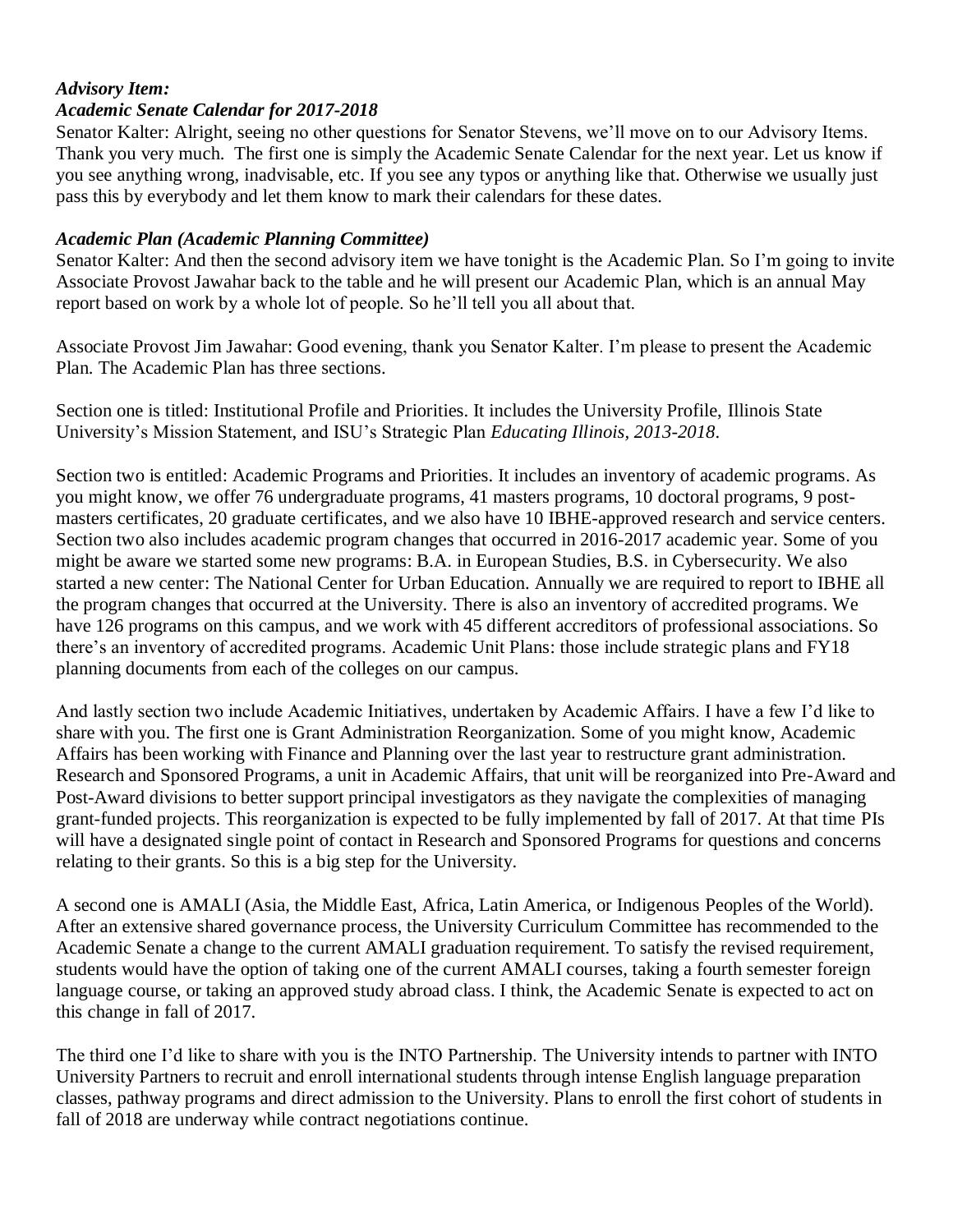I'm also pleased to report that we have institutional partnerships with several international universities. We're offering programs there. For example: Illinois State University has partnered with Quality Leadership University in the Republic of Panama to offer a B.S. degree in International Business. Quality Leadership University students will take two years of course work at the University of Louisville, one year of course work from Quality Leadership University. Syllabus of courses start at these two Universities have been reviewed by faculty. Faculty credentials have been review and approved by Illinois State University faculty. After successfully completing the first three years of the program, these students will apply to Illinois State for admission. Those meeting admission requirements will be admitted into the B.S. in International Business program. Illinois State faculty will offer 13 courses in Panama during the winter and summer terms. And of course, students that successfully complete the entire program will graduate with a baccalaureate degree in International Business from Illinois State University.

Another partnership is with Shanghai Normal University. We are partnering with this university to offer a Graphic Design sequence in the B.A. in the Arts program. Students will complete 23 course, taught by faculty at the other university, 10 course taught by Illinois State faculty before they apply to Illinois State, and to the College of Fine Arts. Students meeting our admission requirements will enroll in the Graphic Design sequence of the B.A. in Art program. We have finish the curriculum mapping. The course syllabi has been reviewed. Faculty credentials have been reviewed. As part of the program, the College of Fine Arts will offer 10 courses in Shanghai and 12 courses here in Normal. The College of Fine Arts courses taught in Shanghai will be delivered during the winter and summer months.

Lastly, we have a partnership with the University of Alcala in Spain, to offer a graduate level dual degree program. Student completing this program will receive from Illinois State University a Masters in Teaching and Learning and a Masters in Teaching from the University of Alcala. All of the courses that we will be offering will be offered online. So those are some of the initiatives I'm please to share with you.

Section three is titled Academic Program Reviews. It includes summaries of the 2016-2017 program reviews. Program Reviews, as you know, are conducted by the Academic Planning Committee, which is an external committee of the Academic Senate. I want to thank Senator Susan Kalter, Senator Ann Haugo, Senator Dan Heylin who served as the undergraduate representative on the committee the fall semester, Senator Sean Sibley who served on the committee in the spring semester for their contributions to the APC. Actually this year was a light year. We only reviewed 8 programs and 3 centers. I'm pleased to report that all of the programs and centers are in good standing. Section three, finally, also includes the program review schedule by year and program review schedule by program and center. So those are all the important items included in the Academic Plan. So that concludes my presentation. I'm happy to take any questions.

Senator Kalter: Are there any questions for Associate Provost Jawahar? Alright. As my predecessor used to say, "We are an unquestioning bunch." I'll just say that responding to something I saw in the Educating Illinois Task Force today, we try in Academic Planning to make the program review process not scary, not dreadful, but helpful, and help to improve programs continuously. So it's a terrific committee, so if any of you at some point want to serve on it, please tell your deans, because that's how you get there, most of the time.

#### *Communications*

Senator Kalter: Alright. Thanks very much. We'll move on now to Communications and soon enough to Adjournment. So Communications is a time when you make announcements. You know, we can have everything from the Start-up Showcase, to what the next Theatre production is, to other more serious types of things. It's also a time when we would offer ad hoc types of resolutions. So if anybody has any communications for the Senate let us know, put your hand up. There's probably no more Theatre, is what I'm guessing. No, oh! Senator Haugo! Yes, go ahead.

Senator Haugo: Tomorrow we are inducting alumni, Gary Cole, into the College of Fine Arts Hall of Fame, and he'll be our commencement speaker on Saturday. The induction into the Hall of Fame is being held in the